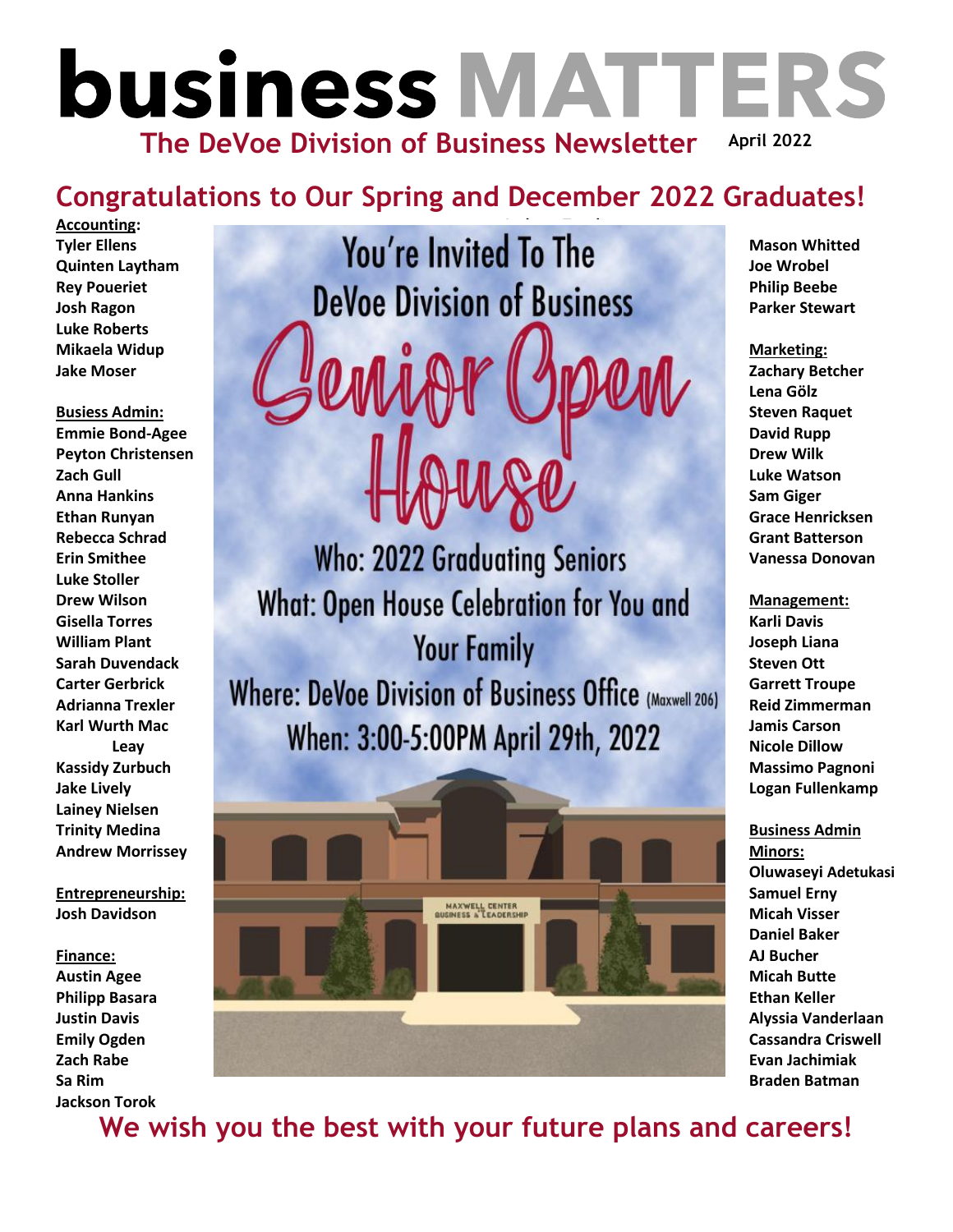## **Courses Over the Summer**

We offer the folllowing courses during the Summer 1 Term (May 31-July1)

BUS-100: Foundations of Business BUS-210: Business Law BUS-320: Business Stats MKG-210: Marketing Principles MNG-210: Management Principles Summer 2 Term (July 5-August 5) BUS-311: Advanced Business Law



Interested in taking a summer course? See your advisor for approval and check with Student Account Services for the cost.

#### **Internships**

Business students completed over 130 internships during the 2020-21 school year with the majority of these completed in the summer. If you are still in need of an internship you have until May 11<sup>th</sup> to get your description approved! We believe hands-on experience is one of the best ways to be equipped for a successful lifelong career. All students are able to complete a supervised internship in their field of study. We help our students in the process of finding an internship through advising meetings, networking opportunities, and our contacts throughout our communities and industries.

**It's your final month of Spring Semester! Please complete all fall registration before you leave campus. The last day to register for a summer internship will be May 11th, please stay in contact with your advisor on adding the course.**

## **Marketing Students Lead the Meal Swipe Challenge**

Senior Marketing student, Vanessa Donovan led a project to raise money for the Grant County Boys and Girls Club after the organization came and spoke to her Digital Marketing class. Students across campus were encouraged to donate up to 5 meal swipes from their accounts that would transfer as money to go directly to the Boys and Girls Club. Pioneer Catering worked closely with the project to ensure the success. In the end, students raised \$2500 in the challenge!

#### **Management Principles Students Give to Grant County Rescue Mission**

Students in Principles of Marketing raised \$3,357 to give to Grant County Rescue Mission. The assignment is called the Investing Talents assignment and is done every semester. Groups of students completed activities such as selling donuts, Bake Sales, Hume Run Derby, and more. We are proud of our students and their hearts to serve!